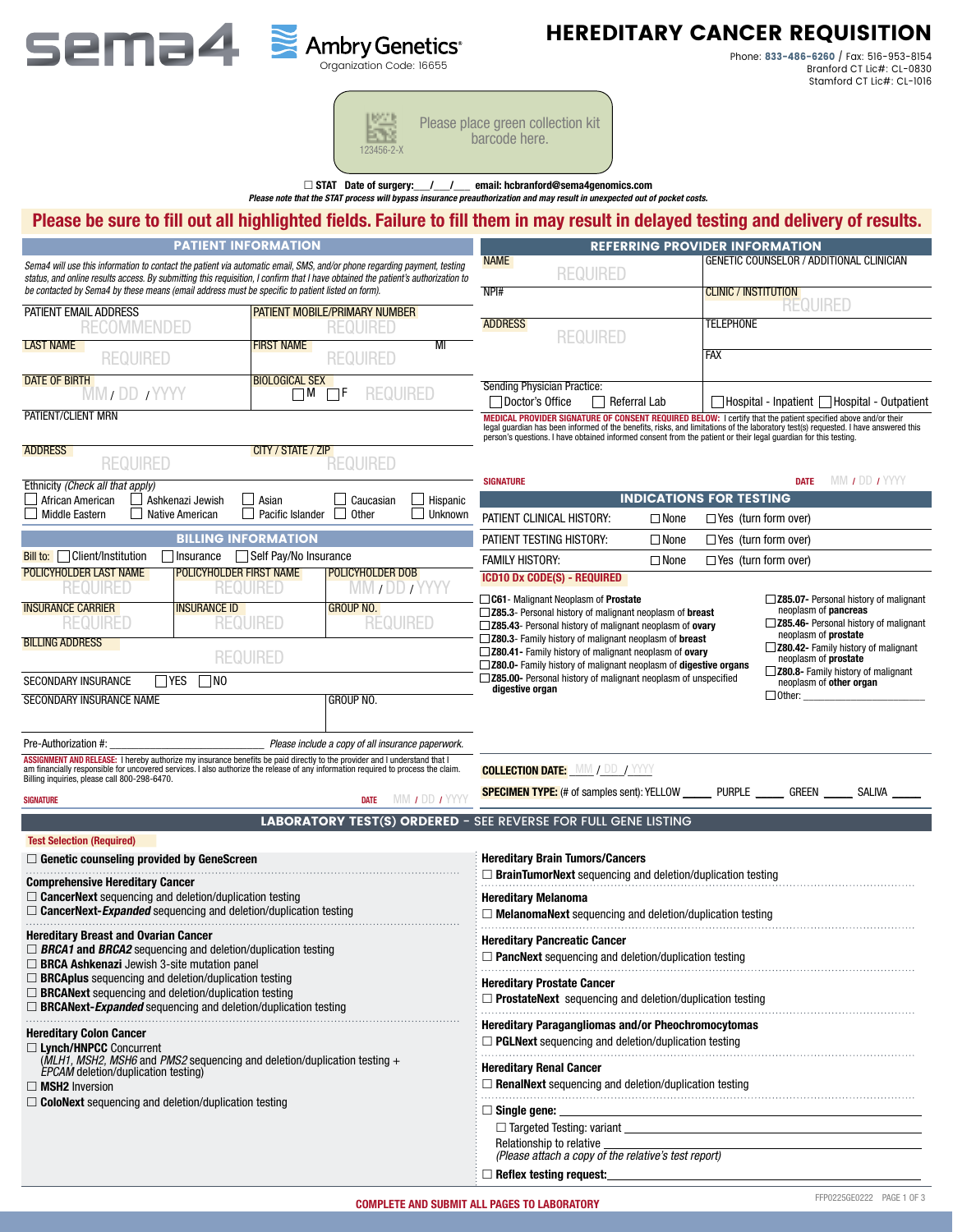| <b>PATIENT CLINICAL HISTORY</b>                                                                                                                                                                                                                                                                                                                                                                                                                                                                                                                                                                                                                                                                                                                                                                                                                                                                                                                                                                                                                                                                                                                                                                                                                                                                                                            |                                                                                                                                                                                                                                                                                      |                                                 |                                                                                                   |                   |                                                                                                                                                                                                                                                                                                                                                                                                                                                                                                                                                                                                                                                                                                                 |                                                                            |                                                                                        |                                                                      |        |  |  |
|--------------------------------------------------------------------------------------------------------------------------------------------------------------------------------------------------------------------------------------------------------------------------------------------------------------------------------------------------------------------------------------------------------------------------------------------------------------------------------------------------------------------------------------------------------------------------------------------------------------------------------------------------------------------------------------------------------------------------------------------------------------------------------------------------------------------------------------------------------------------------------------------------------------------------------------------------------------------------------------------------------------------------------------------------------------------------------------------------------------------------------------------------------------------------------------------------------------------------------------------------------------------------------------------------------------------------------------------|--------------------------------------------------------------------------------------------------------------------------------------------------------------------------------------------------------------------------------------------------------------------------------------|-------------------------------------------------|---------------------------------------------------------------------------------------------------|-------------------|-----------------------------------------------------------------------------------------------------------------------------------------------------------------------------------------------------------------------------------------------------------------------------------------------------------------------------------------------------------------------------------------------------------------------------------------------------------------------------------------------------------------------------------------------------------------------------------------------------------------------------------------------------------------------------------------------------------------|----------------------------------------------------------------------------|----------------------------------------------------------------------------------------|----------------------------------------------------------------------|--------|--|--|
|                                                                                                                                                                                                                                                                                                                                                                                                                                                                                                                                                                                                                                                                                                                                                                                                                                                                                                                                                                                                                                                                                                                                                                                                                                                                                                                                            |                                                                                                                                                                                                                                                                                      |                                                 | Please include a copy of medical consult notes, if available, for billing investigation purposes. |                   |                                                                                                                                                                                                                                                                                                                                                                                                                                                                                                                                                                                                                                                                                                                 |                                                                            |                                                                                        |                                                                      |        |  |  |
| $\Box$ No personal history of cancer                                                                                                                                                                                                                                                                                                                                                                                                                                                                                                                                                                                                                                                                                                                                                                                                                                                                                                                                                                                                                                                                                                                                                                                                                                                                                                       |                                                                                                                                                                                                                                                                                      |                                                 |                                                                                                   |                   |                                                                                                                                                                                                                                                                                                                                                                                                                                                                                                                                                                                                                                                                                                                 |                                                                            |                                                                                        |                                                                      |        |  |  |
| Cancer/Tumor                                                                                                                                                                                                                                                                                                                                                                                                                                                                                                                                                                                                                                                                                                                                                                                                                                                                                                                                                                                                                                                                                                                                                                                                                                                                                                                               | Age at Dx                                                                                                                                                                                                                                                                            | Pathology and Other info                        |                                                                                                   |                   |                                                                                                                                                                                                                                                                                                                                                                                                                                                                                                                                                                                                                                                                                                                 |                                                                            |                                                                                        |                                                                      |        |  |  |
| <b>Brain tumor</b>                                                                                                                                                                                                                                                                                                                                                                                                                                                                                                                                                                                                                                                                                                                                                                                                                                                                                                                                                                                                                                                                                                                                                                                                                                                                                                                         |                                                                                                                                                                                                                                                                                      |                                                 |                                                                                                   |                   |                                                                                                                                                                                                                                                                                                                                                                                                                                                                                                                                                                                                                                                                                                                 |                                                                            |                                                                                        |                                                                      |        |  |  |
| <b>Breast</b>                                                                                                                                                                                                                                                                                                                                                                                                                                                                                                                                                                                                                                                                                                                                                                                                                                                                                                                                                                                                                                                                                                                                                                                                                                                                                                                              |                                                                                                                                                                                                                                                                                      | Type:                                           |                                                                                                   |                   | ER $\Box$ (+) $\Box$ (-) $\Box$ unk PR $\Box$ (+) $\Box$ (-) $\Box$ unk HER2/neu $\Box$ (+) $\Box$ (-) $\Box$ unk                                                                                                                                                                                                                                                                                                                                                                                                                                                                                                                                                                                               |                                                                            |                                                                                        |                                                                      |        |  |  |
| 2nd primary breast                                                                                                                                                                                                                                                                                                                                                                                                                                                                                                                                                                                                                                                                                                                                                                                                                                                                                                                                                                                                                                                                                                                                                                                                                                                                                                                         |                                                                                                                                                                                                                                                                                      | Type:                                           |                                                                                                   |                   | ER $\Box$ (+) $\Box$ (-) $\Box$ unk PR $\Box$ (+) $\Box$ (-) $\Box$ unk HER2/neu $\Box$ (+) $\Box$ (-) $\Box$ unk                                                                                                                                                                                                                                                                                                                                                                                                                                                                                                                                                                                               |                                                                            |                                                                                        |                                                                      |        |  |  |
| Colorectal                                                                                                                                                                                                                                                                                                                                                                                                                                                                                                                                                                                                                                                                                                                                                                                                                                                                                                                                                                                                                                                                                                                                                                                                                                                                                                                                 |                                                                                                                                                                                                                                                                                      | Location:                                       |                                                                                                   |                   |                                                                                                                                                                                                                                                                                                                                                                                                                                                                                                                                                                                                                                                                                                                 |                                                                            |                                                                                        |                                                                      |        |  |  |
| Melanoma                                                                                                                                                                                                                                                                                                                                                                                                                                                                                                                                                                                                                                                                                                                                                                                                                                                                                                                                                                                                                                                                                                                                                                                                                                                                                                                                   |                                                                                                                                                                                                                                                                                      |                                                 |                                                                                                   |                   |                                                                                                                                                                                                                                                                                                                                                                                                                                                                                                                                                                                                                                                                                                                 |                                                                            |                                                                                        |                                                                      |        |  |  |
| Ovarian                                                                                                                                                                                                                                                                                                                                                                                                                                                                                                                                                                                                                                                                                                                                                                                                                                                                                                                                                                                                                                                                                                                                                                                                                                                                                                                                    |                                                                                                                                                                                                                                                                                      | $\Box$ Fallopian tube $\Box$ Primary peritoneal |                                                                                                   |                   |                                                                                                                                                                                                                                                                                                                                                                                                                                                                                                                                                                                                                                                                                                                 |                                                                            |                                                                                        |                                                                      |        |  |  |
| Pancreatic                                                                                                                                                                                                                                                                                                                                                                                                                                                                                                                                                                                                                                                                                                                                                                                                                                                                                                                                                                                                                                                                                                                                                                                                                                                                                                                                 |                                                                                                                                                                                                                                                                                      |                                                 |                                                                                                   |                   |                                                                                                                                                                                                                                                                                                                                                                                                                                                                                                                                                                                                                                                                                                                 |                                                                            |                                                                                        |                                                                      |        |  |  |
| Prostate                                                                                                                                                                                                                                                                                                                                                                                                                                                                                                                                                                                                                                                                                                                                                                                                                                                                                                                                                                                                                                                                                                                                                                                                                                                                                                                                   |                                                                                                                                                                                                                                                                                      | □ Gleason Score:                                |                                                                                                   |                   | Metastatic: $\Box Y \Box N$                                                                                                                                                                                                                                                                                                                                                                                                                                                                                                                                                                                                                                                                                     |                                                                            |                                                                                        |                                                                      |        |  |  |
| Uterine                                                                                                                                                                                                                                                                                                                                                                                                                                                                                                                                                                                                                                                                                                                                                                                                                                                                                                                                                                                                                                                                                                                                                                                                                                                                                                                                    |                                                                                                                                                                                                                                                                                      |                                                 |                                                                                                   |                   |                                                                                                                                                                                                                                                                                                                                                                                                                                                                                                                                                                                                                                                                                                                 |                                                                            |                                                                                        |                                                                      |        |  |  |
| Hematologic                                                                                                                                                                                                                                                                                                                                                                                                                                                                                                                                                                                                                                                                                                                                                                                                                                                                                                                                                                                                                                                                                                                                                                                                                                                                                                                                |                                                                                                                                                                                                                                                                                      | Type:                                           |                                                                                                   |                   | $\Box$ Allogenic bone marrow or peripheral stem cell transplant*                                                                                                                                                                                                                                                                                                                                                                                                                                                                                                                                                                                                                                                |                                                                            |                                                                                        |                                                                      |        |  |  |
| <b>Other Cancer</b>                                                                                                                                                                                                                                                                                                                                                                                                                                                                                                                                                                                                                                                                                                                                                                                                                                                                                                                                                                                                                                                                                                                                                                                                                                                                                                                        |                                                                                                                                                                                                                                                                                      | Type:                                           |                                                                                                   |                   |                                                                                                                                                                                                                                                                                                                                                                                                                                                                                                                                                                                                                                                                                                                 |                                                                            |                                                                                        |                                                                      |        |  |  |
| GI Polyps                                                                                                                                                                                                                                                                                                                                                                                                                                                                                                                                                                                                                                                                                                                                                                                                                                                                                                                                                                                                                                                                                                                                                                                                                                                                                                                                  |                                                                                                                                                                                                                                                                                      | $\Box$ Adenomatous<br>$\Box$ Other type:        |                                                                                                   |                   |                                                                                                                                                                                                                                                                                                                                                                                                                                                                                                                                                                                                                                                                                                                 |                                                                            | Polyp #: □1 □2-5 □6-9 □10-19 □20-99 □100+<br>Polyp #: □1 □2-5 □6-9 □10-19 □20-99 □100+ |                                                                      |        |  |  |
| Other clinical history:                                                                                                                                                                                                                                                                                                                                                                                                                                                                                                                                                                                                                                                                                                                                                                                                                                                                                                                                                                                                                                                                                                                                                                                                                                                                                                                    |                                                                                                                                                                                                                                                                                      |                                                 |                                                                                                   |                   |                                                                                                                                                                                                                                                                                                                                                                                                                                                                                                                                                                                                                                                                                                                 |                                                                            |                                                                                        |                                                                      |        |  |  |
|                                                                                                                                                                                                                                                                                                                                                                                                                                                                                                                                                                                                                                                                                                                                                                                                                                                                                                                                                                                                                                                                                                                                                                                                                                                                                                                                            |                                                                                                                                                                                                                                                                                      |                                                 | <b>PATIENT TESTING HISTORY (IF APPLICABLE)</b> NO PREVIOUS GENETIC TESTING                        |                   |                                                                                                                                                                                                                                                                                                                                                                                                                                                                                                                                                                                                                                                                                                                 |                                                                            |                                                                                        |                                                                      |        |  |  |
|                                                                                                                                                                                                                                                                                                                                                                                                                                                                                                                                                                                                                                                                                                                                                                                                                                                                                                                                                                                                                                                                                                                                                                                                                                                                                                                                            | $\Box$ Germline genetic testing Test(s) performed:<br>Result(s): the contract of the contract of the contract of the contract of the contract of the contract of the contract of the contract of the contract of the contract of the contract of the contract of the contract of the |                                                 |                                                                                                   |                   |                                                                                                                                                                                                                                                                                                                                                                                                                                                                                                                                                                                                                                                                                                                 | $\Box$ Microsatellite instability analysis:                                | $\Box$ Stable (MSS) $\Box$ Unstable/high (MSI-H) $\Box$ Unstable/low (MSI-L)           |                                                                      |        |  |  |
|                                                                                                                                                                                                                                                                                                                                                                                                                                                                                                                                                                                                                                                                                                                                                                                                                                                                                                                                                                                                                                                                                                                                                                                                                                                                                                                                            | $\Box$ Somatic test/tumor profile Test(s) performed:                                                                                                                                                                                                                                 |                                                 |                                                                                                   |                   |                                                                                                                                                                                                                                                                                                                                                                                                                                                                                                                                                                                                                                                                                                                 | $\Box$ IHC, if multiple primaries, tumor used:<br>$\Box$ Proteins present: | $\Box$ Proteins absent:                                                                |                                                                      |        |  |  |
| Result(s):                                                                                                                                                                                                                                                                                                                                                                                                                                                                                                                                                                                                                                                                                                                                                                                                                                                                                                                                                                                                                                                                                                                                                                                                                                                                                                                                 |                                                                                                                                                                                                                                                                                      |                                                 |                                                                                                   |                   |                                                                                                                                                                                                                                                                                                                                                                                                                                                                                                                                                                                                                                                                                                                 |                                                                            |                                                                                        |                                                                      |        |  |  |
| <b>FAMILY HISTORY</b>                                                                                                                                                                                                                                                                                                                                                                                                                                                                                                                                                                                                                                                                                                                                                                                                                                                                                                                                                                                                                                                                                                                                                                                                                                                                                                                      |                                                                                                                                                                                                                                                                                      |                                                 |                                                                                                   |                   |                                                                                                                                                                                                                                                                                                                                                                                                                                                                                                                                                                                                                                                                                                                 |                                                                            |                                                                                        |                                                                      |        |  |  |
| $\Box$ Yes<br>$\Box$ No                                                                                                                                                                                                                                                                                                                                                                                                                                                                                                                                                                                                                                                                                                                                                                                                                                                                                                                                                                                                                                                                                                                                                                                                                                                                                                                    | Maternal (mother's side) family history of cancer<br>$\Box$ Unknown                                                                                                                                                                                                                  |                                                 | Paternal (father's side) family history of cancer<br>$\Box$ Yes<br>$\Box$ No                      | $\Box$ Unknown    |                                                                                                                                                                                                                                                                                                                                                                                                                                                                                                                                                                                                                                                                                                                 |                                                                            | $\Box$ Yes<br>$\Box$ No                                                                | Other (siblings/children) family history of cancer<br>$\Box$ Unknown |        |  |  |
| Relation to patient                                                                                                                                                                                                                                                                                                                                                                                                                                                                                                                                                                                                                                                                                                                                                                                                                                                                                                                                                                                                                                                                                                                                                                                                                                                                                                                        | H/o cancer/polyps                                                                                                                                                                                                                                                                    | Dx age                                          | Relation to patient                                                                               | H/o cancer/polyps |                                                                                                                                                                                                                                                                                                                                                                                                                                                                                                                                                                                                                                                                                                                 | Dx age                                                                     | Relation to patient                                                                    | H/o cancer/polyps                                                    | Dx age |  |  |
|                                                                                                                                                                                                                                                                                                                                                                                                                                                                                                                                                                                                                                                                                                                                                                                                                                                                                                                                                                                                                                                                                                                                                                                                                                                                                                                                            |                                                                                                                                                                                                                                                                                      |                                                 |                                                                                                   |                   |                                                                                                                                                                                                                                                                                                                                                                                                                                                                                                                                                                                                                                                                                                                 |                                                                            |                                                                                        |                                                                      |        |  |  |
|                                                                                                                                                                                                                                                                                                                                                                                                                                                                                                                                                                                                                                                                                                                                                                                                                                                                                                                                                                                                                                                                                                                                                                                                                                                                                                                                            |                                                                                                                                                                                                                                                                                      |                                                 |                                                                                                   |                   |                                                                                                                                                                                                                                                                                                                                                                                                                                                                                                                                                                                                                                                                                                                 |                                                                            |                                                                                        |                                                                      |        |  |  |
|                                                                                                                                                                                                                                                                                                                                                                                                                                                                                                                                                                                                                                                                                                                                                                                                                                                                                                                                                                                                                                                                                                                                                                                                                                                                                                                                            |                                                                                                                                                                                                                                                                                      |                                                 |                                                                                                   |                   |                                                                                                                                                                                                                                                                                                                                                                                                                                                                                                                                                                                                                                                                                                                 |                                                                            |                                                                                        |                                                                      |        |  |  |
|                                                                                                                                                                                                                                                                                                                                                                                                                                                                                                                                                                                                                                                                                                                                                                                                                                                                                                                                                                                                                                                                                                                                                                                                                                                                                                                                            |                                                                                                                                                                                                                                                                                      |                                                 |                                                                                                   |                   |                                                                                                                                                                                                                                                                                                                                                                                                                                                                                                                                                                                                                                                                                                                 |                                                                            |                                                                                        |                                                                      |        |  |  |
|                                                                                                                                                                                                                                                                                                                                                                                                                                                                                                                                                                                                                                                                                                                                                                                                                                                                                                                                                                                                                                                                                                                                                                                                                                                                                                                                            | $\Box$ There is a known variant identified in the family. Gene:                                                                                                                                                                                                                      |                                                 |                                                                                                   | Variant:          |                                                                                                                                                                                                                                                                                                                                                                                                                                                                                                                                                                                                                                                                                                                 |                                                                            | (please attach report)                                                                 |                                                                      |        |  |  |
| <b>Hereditary Breast and Ovarian Cancer</b><br><b>BRCA1</b> and <b>BRCA2</b> sequencing and deletion/duplication testing<br><b>BRCA Ashkenazi</b> Jewish 3-site mutation panel<br>(BRCA1 gene c.68_69deIAG and c.5266dupC and BRCA2 gene c.5946deIT)<br><b>BRCAplus</b> (sequencing and deletion/duplication testing of the following 8 genes):<br>ATM, BRCA1, BRCA2, CDH1, CHEK2, PALB2, PTEN, TP53<br>BRCANext (sequencing and deletion/duplication testing of the following 18 genes):<br>ATM, BRCA1, BRCA2, BRIP1, CDH1, CHEK2, EPCAM, MLH1, MSH2, MSH6, NBN, NF1, PALB2,<br>PMS2, PTEN, RAD51C, RAD51D, TP53<br><b>BRCANext-Expanded</b> (sequencing and deletion/duplication testing of the following 23 genes):<br>ATM, BARD1, BRCA1, BRCA2, BRIP1, CDH1, CHEK2, DICER1, EPCAM, MLH1, MSH2, MSH6,<br>NBN, NF1, PALB2, PMS2, PTEN, RAD51C, RAD51D, RECQL, SMARCA4, STK11, TP53<br><b>Hereditary Colon Cancer</b><br><b>Lynch/HNPCC</b> Concurrent<br>(MLH1, MSH2, MSH6 and PMS2 sequencing and deletion/duplication testing $+$<br>EPCAM deletion/duplication testing)<br><b>MSH2</b> Inversion<br><b>ColoNext</b> (sequencing and deletion/duplication testing of the following 20 genes):<br>APC, AXIN2, BMPR1A, CDH1, CHEK2, EPCAM*, GREM1*, MLH1, MSH2, MSH3, MSH6, MUTYH,<br>NTHL1, PMS2, POLD1, POLE, PTEN, SMAD4, STK11, TP53 |                                                                                                                                                                                                                                                                                      |                                                 |                                                                                                   |                   | <b>Hereditary Brain Tumors/Cancers</b><br><b>BrainTumorNext</b> (sequencing and deletion/duplication testing of the following 29 genes)<br>AIP, ALK, APC, CDKN1B, CDKN2A, DICER1, EPCAM*, LZTR1, MEN1, MLH1, MSH2, MSH6,<br>NBN, NF1, NF2, PHOX2B, PMS2, POT1, PRKAR1A, PTCH1, PTEN, SMARCA4, SMARCB1,<br>SMARCE1, SUFU, TP53, TSC1, TSC2, VHL<br><b>Hereditary Melanoma</b><br><b>MelanomaNext</b> (sequencing and deletion/duplication testing of the following 9 genes): <i>BAP1</i> ,<br>BRCA2, CDK4, CDKN2A, MITF (genotyping for c.952G>A ONLY), POT1, PTEN, RB1, TP53<br><b>Hereditary Pancreatic Cancer</b><br><b>PancNext</b> (sequencing and deletion/duplication testing of the following 13 genes): |                                                                            |                                                                                        |                                                                      |        |  |  |
|                                                                                                                                                                                                                                                                                                                                                                                                                                                                                                                                                                                                                                                                                                                                                                                                                                                                                                                                                                                                                                                                                                                                                                                                                                                                                                                                            |                                                                                                                                                                                                                                                                                      |                                                 |                                                                                                   |                   | APC, ATM, BRCA1, BRCA2, CDKN2A, EPCAM*, MLH1, MSH2, MSH6, PALB2, PMS2, STK11,<br>TP <sub>53</sub><br><b>Hereditary Prostate Cancer</b><br><b>ProstateNext</b> (sequencing and deletion/duplication testing of the following 14 genes): ATM,<br>BRCA1, BRCA2, CHEK2, EPCAM*, HOXB13, MLH1, MSH2, MSH6, NBN, PALB2, PMS2,<br>RAD51D, TP53                                                                                                                                                                                                                                                                                                                                                                         |                                                                            |                                                                                        |                                                                      |        |  |  |
| <b>Comprehensive Hereditary Cancer</b><br>CancerNext (sequencing and deletion/duplication testing of the following 36 genes associated<br>with increased risk for breast, ovarian, colorectal, uterine, and other cancers):<br>APC, ATM, AXIN2, BARD1, BMPR1A, BRCA1, BRCA2, BRIP1, CDH1, CDK4, CDKN2A, CHEK2,<br>DICER1, EPCAM*, GREM1*, HOXB13, MLH1, MSH2, MSH3, MSH6, MUTYH, NBN, NF1,<br>NTHL1, PALB2, PMS2, POLD1, POLE, PTEN, RECQL, RAD51C, RAD51D, SMAD4, SMARCA4,<br><b>STK11, TP53</b><br><b>CancerNext-Expanded</b> (sequencing and deletion/duplication testing of the following 77 genes<br>associated with increased risk for breast, colon, ovarian, pancreatic, renal, uterine, and<br>many other cancers):<br>AIP, ALK, APC, ATM, AXIN2, BAP1, BARD1, BLM, BMPR1A, BRCA1, BRCA2, BRIP1, CDC73,<br>CDH1, CDK4, CDKN1B, CDKN2A,CHEK2, CTNNA1, DICER1, EGFR, EGLN1, EPCAM*,<br>FANCC, FH, FLCN, GALNT12, GREM1*, HOXB13, KIF1B, KIT, LZTR1, MAX, MEN1, MET,<br>MITF (genotyping for c.952G>A ONLY), MLH1, MSH2, MSH3, MSH6, MUTYH, NBN, NF1,<br>NF2, NTHL1, PALB2, PDGFRA, PHOX2B, PMS2, POLD1, POLE, POT1, PRKAR1A, PTCH1,<br>PTEN, RAD51C, RAD51D, RB1, RECQL, RET, SDHA, SDHAF2, SDHB, SDHC, SDHD, SMAD4,<br>SMARCA4, SMARCB1, SMARCE1, STK11, SUFU, TMEM127, TP53, TSC1, TSC2, VHL, XRCC2                               |                                                                                                                                                                                                                                                                                      |                                                 |                                                                                                   |                   | <b>Hereditary Paragangliomas and/or Pheochromocytomas</b><br><b>PGLNext</b> (sequencing and deletion/duplication testing of the following 14 genes):<br>EGLN1, FH, KIF1B, MAX, MEN1, NF1, RET, SDHA, SDHAF2, SDHB, SDHC, SDHD, TMEM127,<br>VHL<br><b>Hereditary Renal Cancer</b><br>RenalNext (sequencing and deletion/duplication testing of the following 20 genes):<br>BAP1, CHEK2, EPCAM*, FH, FLCN, MET, MITF (genotyping for c.952G>A ONLY), MLH1,<br>MSH2, MSH6, PMS2, PTEN, SDHA, SDHB, SDHC, SDHD, TP53, TSC1, TSC2, VHL                                                                                                                                                                               |                                                                            |                                                                                        |                                                                      |        |  |  |